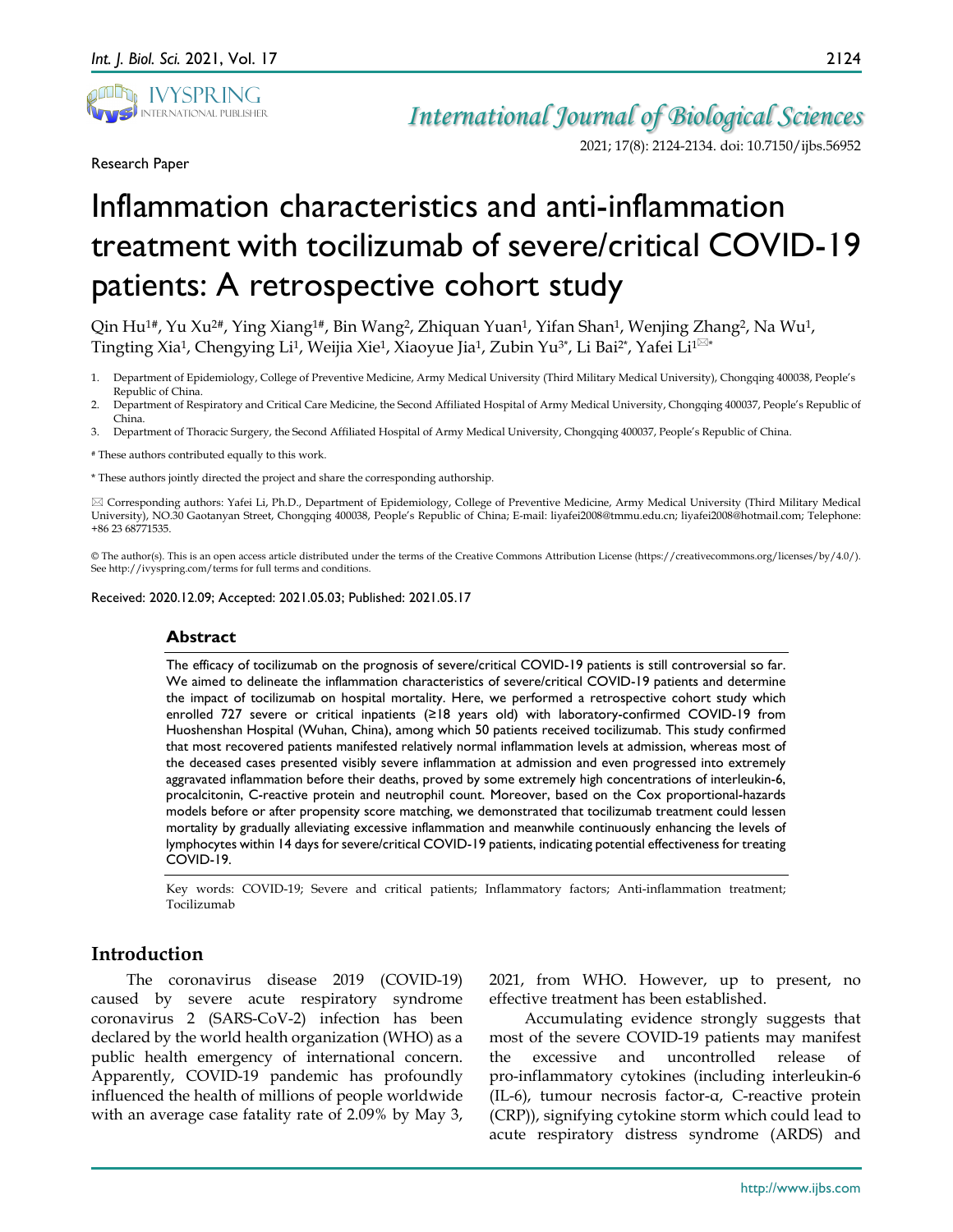death [1, 2]. Several other studies approved the significant elevation of IL-6, procalcitonin (PCT) and CRP in severe or critical COVID-19 patients [3-5]; moreover, a retrospective, multicentre cohort study also observed a notable elevation of serum IL-6 level in deceased COVID-19 patients compared with that of the survivors [6].

Therefore, timely and effective anti-inflammation therapy will have a vital significance to prevent further injury and reduce mortality. At the beginning of the outbreak, however, there's a lack of specific intervention, and the treatment of COVID-19 relies on relieving symptoms and organ support. Tocilizumab, a recombinant anti-human IL-6 receptor (IL-6R) monoclonal antibody, can block IL-6 signaling transduction and its mediated inflammatory response [7, 8], and thus has attracted much attention on its therapeutic effects in COVID-19 patients [9]. Several studies from China and Europe have revealed that treatment with tocilizumab could improve clinical outcomes in patients with severe COVID-19 [5, 10, 11]; meanwhile, Eimer J et al. indicated that treatment with tocilizumab in critical COVID-19 patients might reduce the time of mechanical ventilation and the length of stay in an intensive care unit (ICU) and hospital [12]. However, another early study observed that tocilizumab administration did not reduce ICU admission or case fatality rate in a cohort of 21 patients [13]. Moreover, a recent study focusing on moderate or severe patients showed that tocilizumab might have lessened the risk of death by day 14, whereas could not find obvious difference on day 28 mortality [14]; meanwhile, another randomized trial which only included moderately ill hospitalized patients with COVID-19 also suggested that tocilizumab could not effectively prevent intubation or death [15]. Based on these previous studies, we noted that the clinical stages of the disease may impact the efficacy of tocilizumab treatment on the prognosis of COVID-19 patients. More importantly, a systematic review and meta-analysis on critically ill COVID-19 patients [16] showed tocilizumab to be efficacious in reducing mortality. Thus, the efficacy of tocilizumab on the prognosis of severe or critical COVID-19 patients remains controversial and needs to be clarified. Meanwhile, most published and preprint reports lacked persistent attention on specific effects of tocilizumab on inflammatory indicators and immunological factors.

In this cohort study, we firstly did a comprehensive assessment of the inflammation levels in severe or critical COVID-19 patients. We then focused on observation of the effectiveness of tocilizumab in treating severe/critical COVID-19 patients and further explored the specific roles of tocilizumab treatment in inflammatory response and immune function.

# **Materials and Methods**

## **Study design and participants**

For this retrospective cohort study, we reviewed the medical records of all adult patients (≥18 years old) who were diagnosed with severely ill or critically ill COVID-19 hospitalized at a specialized hospital, Huoshenshan Hospital, Wuhan, China, between February 3, 2020, and April 14, 2020. All severe/critical inpatients with COVID-19 pneumonia were diagnosed and classified at admission according to "Diagnosis and Treatment Protocol for Novel Coronavirus Infection-Induced Pneumonia (Version seven)" published by the National Health Commission of China [17]. Adult severe cases were defined as meeting any of the following three criteria: (1) respiratory distress, respiratory rate  $(RR) \geq 30$ times/min; (2) oxygen saturation  $\leq$  93% at resting state; (3) arterial partial pressure of oxygen (PaO2) / oxygen concentration (FiO2)  $\leq$  300 mmHg. Critical cases were defined as exhibiting any of the following criteria: (1) respiratory failure and requiring mechanical ventilation; (2) shock; (3) with other organ failure and requiring ICU care. Criteria for being discharged were defined as meeting all of the following conditions: (1) body temperature returned to normal for at least three consecutive days; (2) respiratory symptoms eased obviously; (3) pulmonary imaging showed marked absorption of inflammation; (4) nucleic acid test was negative for two consecutive times on respiratory tract samples, and the sampling interval was not less than 24 hours. This study protocol was reviewed and approved by the Ethics Review Committee of Huoshenshan Hospital, which waived the requirement for informed consent.

# **Data collection**

All data were obtained from reviewing the electronic medical record system. Using standardized uniform form, we extracted demographic and clinical characteristics, dates of hospital admission and discharge/death, clinical outcomes etc. Treatment information included antiviral therapies, antibiotics, use of tocilizumab, corticosteroids, convalescent plasma, traditional Chinese medicine and other supporting treatments; specially, we collected the date and dosage of tocilizumab treatment in detail. Laboratory data included blood routine examination, IL-6, CRP and PCT, hypersensitive C-reactive protein (hs-CRP) and so on. We recorded these laboratory indices twice, including the first-test values within 24 h after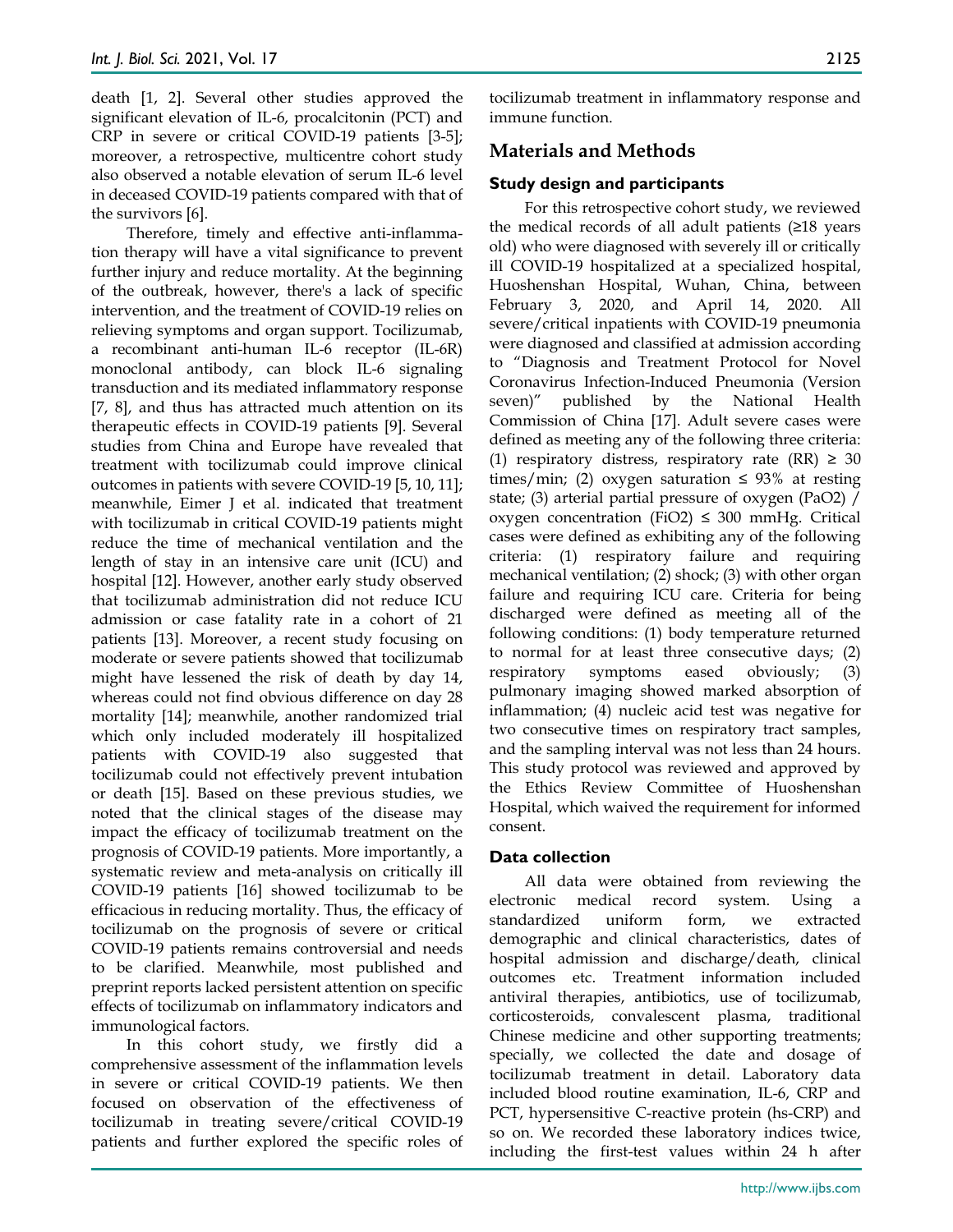admission and the last-test values before outcomes, and subsequently calculated the differences between them; moreover, we repeatedly recorded the values of laboratory indices at a few time points after tocilizumab treatment in propensity score-matched cohort. Two physicians (Xu and Wang) abstracted and checked all data.

# **Statistical analysis**

Continuous variables were presented as median (interquartile range [IQR]) and compared for statistical difference with a Mann-Whitney U test; categorical variables were presented as number (%) and compared by a  $\chi^2$  test or Fisher's exact test. To perform Cox proportional hazards regression analysis, some quantitative variables were transformed into categorical variables according to their reference ranges. A univariable Cox regression analysis was used to screen potential confounders, and then the significant variables were retained as covariates in subsequent analyses. A multivariable Cox regression model was used to assess the association between tocilizumab treatment and risk of death.

To minimize the effects of confounding factors (age, gender, pre-existing comorbidities, baseline disease severity at admission and other treatments), a propensity score 1:1 matching method was performed to match patients using tocilizumab with patients not using any form of tocilizumab within a matching calliper of 0.05 standard deviation (Characteristics of the cohort before and after matching were presented in **Table S3**). The statistical difference between the tocilizumab group and the no tocilizumab group in the propensity score matching (PSM) cohort was compared using the McNemar test for categorical variables and Wilcoxon signed ranks test for continuous variables. Survival curves were drawn using the corresponding Cox model accounting for tocilizumab as a time-varying exposure and with adjustment for confounding bias.

All tests were 2-sided, and a P<0.05 was considered to be statistically significant*.* SPSS statistical software (version 26.0, IBM) was used for statistical analyses and Prism Software (GraphPad 8.0) for drawing figures.

# **Results**

## **Baseline characteristics of severe and critical inpatients with COVID-19**

A total of 744 severely or critically ill patients with confirmed COVID-19 were included in this study. As of 14 Apr 2020, 42 of these patients had died of COVID-19 during hospitalization and 685 patients recovered and discharged; 17 patients were lost to follow-up and excluded. Thus, we included 727 severe/critical patients with COVID-19 in the final analysis. As shown in **Table 1**, Overall 53.8% were male and the median age was 65.0 years (range, 56.0 to 72.0). Of these, nearly two-thirds of 727 patients presented at least one comorbidity among which hypertension (43.9%) was the most common, followed by diabetes (20.1%), other diseases (14.4%) and coronary heart disease (11.0%). The median time from illness onset to this hospital admission or to the outcomes (death or discharge) was 28.0 (15.0-40.0) days and 45.0 (34.0-57.0) days, respectively. For all discharged patients, the median time from hospital admission to discharge was 15.0 (9.0-22.0) days.

Among 727 patients with severe/critical COVID-19, 50 (6.87%) patients received tocilizumab treatment and one of them died; all 50 patients in the tocilizumab group received intravenous tocilizumab at least once during hospitalization; among them, one received a total of 800 mg tocilizumab treatment, 34 received 400 mg, 4 received 320 mg, 3 received 240 mg, and 8 received 80 mg. Numerically fewer deceased patients (2.38%) used tocilizumab compared with the recovered patients (7.15%) (**Table 1**), but the difference was not statistically significant. The majority of all 727 patients used traditional Chinese medicine (n=629, 86.5%) and antiviral drugs (n=422, 58.0%) that included oseltamivir, lopinavir/ritonavir and arbidol. More than a third (n=315, 43.3%) of 727 patients received antibiotic treatment. Nearly a quarter of patients used corticosteroid, including methylprednisolone, hydrocortisone and dexamethasone. Convalescent plasma was given to 81 (11.1%) patients, and blood purification therapy was given to 6 (0.8%) patients (**Table 1**).

# **Inflammation-related laboratory parameters**

According to the first-tested values after hospital admission and the last-tested values before outcomes (**Table S1; Figure 1**), the deceased patients, compared with recovered patients, had sharply lower lymphocytes count and lymphocytes ratio at admission and more severe lymphopenia were observed before their deaths. Meanwhile, the data showed that the monocyte ratio was remarkably lower in deceased patients than recovered patients no matter at admission or before outcomes. On the contrary, white blood cell counts (WBC), neutrophil count and neutrophil ratio were notably higher in deceased patients. Accordingly, the deceased patients had an observably higher neutrophil to lymphocyte ratio (NLR) both at admission and before outcomes. Remarkably, excessively high IL-6 level was observed in deceased patients on admission, which was more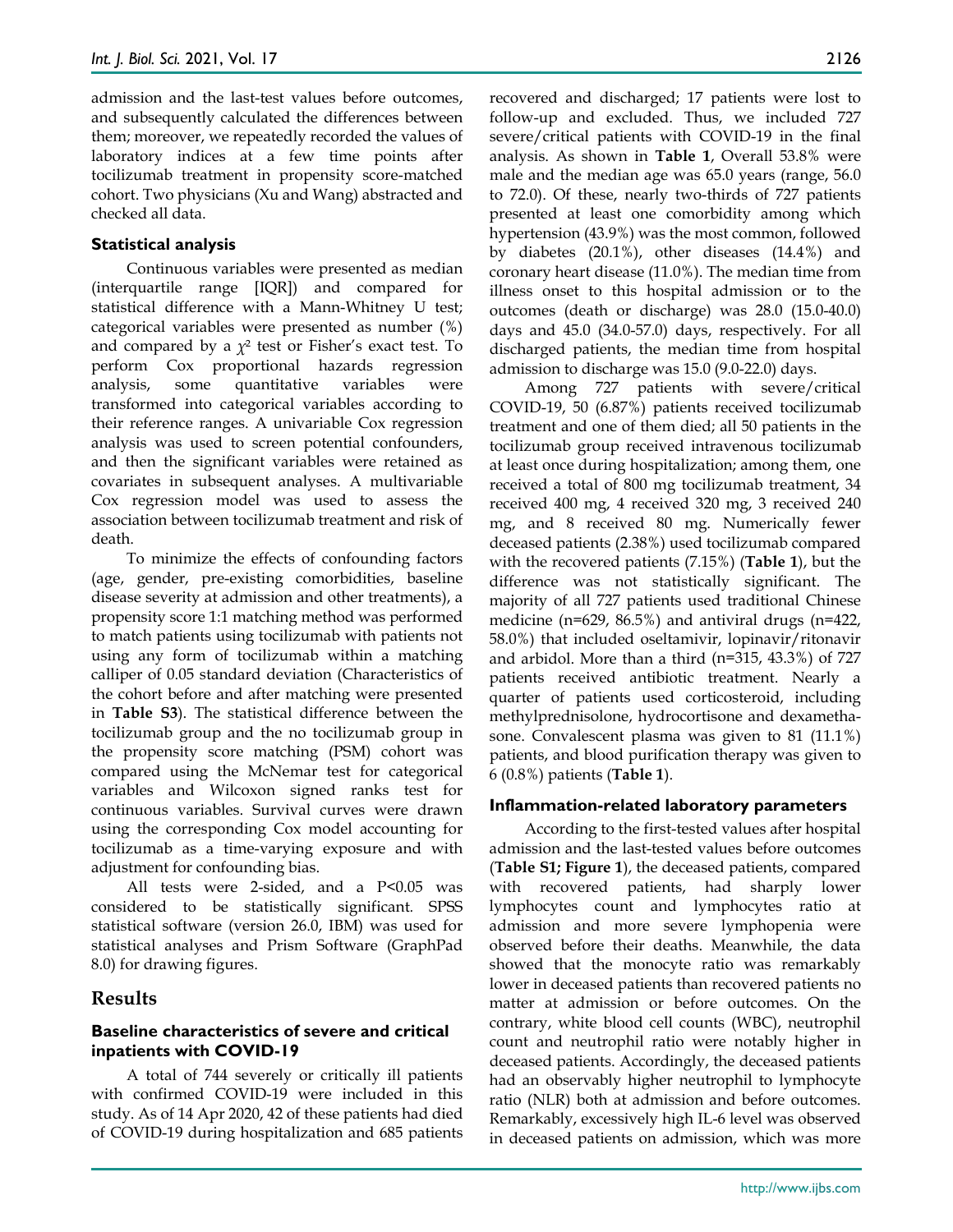than 30 times that of recovered patients, and some deceased cases even exhibited extremely high IL-6 values a few days before they died (**Table S1; Figure 1**). Besides, the concentrations of PCT, CRP and hs-CRP in deceased patients were notably higher than those in recovered patients no matter on admission or before outcomes (**Table S1**). Furthermore, the deceased patients than the recovered patients presented the notably greater difference between the last-tested values and the first-tested values in the concentrations of WBC, neutrophil ratio, neutrophil count, lymphocyte ratio, lymphocyte count, monocyte ratio, NLR, IL-6, PCT, CRP and hs-CRP (**Table 1**).

Actually, the values of laboratory parameters in most recovered patients were almost within the reference ranges no matter at admission and before they were discharged (**Figure 1; Table S1**), whereas the concentrations of IL-6, PCT, CRP and neutrophil count at admission in deceased patients were visibly higher than the reference ranges and even progressed into extremely high values before their deaths (**Figure 1; Table S1**).

# **Association between tocilizumab and mortality among severe/critical patients with COVID-19**

As shown in **Table S3,** before PSM, compared with the non-tocilizumab group, patients who received tocilizumab were significantly older and more likely to have comorbidities; meanwhile, the proportions of patients in the tocilizumab group receiving corticosteroids, convalescent plasma, antibiotics, intravenous albumin and non-invasive mechanical ventilation therapy were significantly higher than those in the non-tocilizumab group. The crude death rate during hospitalization was 2.00% in tocilizumab users versus 6.06 % in no tocilizumab users. Using a Cox model accounting for tocilizumab as a time-varying exposure and with adjustment for baseline differences (including age, gender, disease severity (severe and critical), comorbidities and other treatments), the hazard ratio for death in tocilizumab group as compared with no tocilizumab group was 0.103 (95% CI, 0.013 to 0.798; P = 0.030) (**Table 3**).

In the PSM cohort, matched for various variables (including age, gender, comorbidities and other treatments), the crude death rate in tocilizumab group (death rate 2.00%) was numerically lower than that in no tocilizumab group (death rate 12.00%), but the difference was not statistically significant (**Table 4**). Using a Cox model with adjustment of age, coronary heart disease, the use of corticosteroids and the use of traditional Chinese medicine, the hazard ratio for death in tocilizumab group as compared with no tocilizumab group was 0.038 (95% CI, 0.002 to 0.588; P

= 0.019) (**Table 3; Figure S1**). These results indicate that tocilizumab treatment is associated with a lower risk of mortality among severe/critical patients with COVID-19.

# **Effect of tocilizumab on inflammatory response in severe/critical COVID-19 patients**

Based on PSM analysis in **Table 4**, compared with no tocilizumab group, the tocilizumab group presented a significantly bigger difference between the last-tested values and the first-tested values after admission in the levels of WBC, neutrophil count and neutrophil ratio during hospitalization, whereas presented significantly smaller difference in the levels of lymphocyte ratio. Moreover, as shown in **Figure 2** and **Table S4**, after tocilizumab treatment, the levels of neutrophil ratio, neutrophil count, CRP, hs-CRP and PCT gradually declined and ultimately returned to reference range over time. Strikingly, about within 3 days after using tocilizumab, the concentration of IL-6 temporarily rose, for its receptors blocked by tocilizumab; then, the concentration of IL-6 would progressively decline during days 7 to 14. Furthermore, the level of lymphocyte ratio in the tocilizumab users was notably lower at hospital admission than that in no tocilizumab users, and meanwhile, tocilizumab treatment continuously increased lymphocytes count and lymphocytes ratio within 14 days (**Figure 2; Table S4**). These results indicate that tocilizumab treatment can effectively alleviate inflammation and regulate immune function for severe/critical COVID-19 patients.

# **Discussion**

Given the fact that inflammatory cytokine storm originating from SARS-CoV-2 invasion is more commonly detected in severe/critical cases with COVID-19 than ordinary cases and often results in disease deterioration and even death [2, 18, 19], analyzing inflammatory characteristics and summing up the experience of anti-inflammation treatments for severe/critical patients is helpful to deepen our understanding of the pathogenic mechanism and contribute to their clinical treatments and disease rehabilitation. The objective of this study was to identify inflammatory features of severe/critical COVID-19 patients and explore the anti-inflammatory effect of tocilizumab therapy on the prognosis of severe/critical patients with COVID-19 during hospitalization. We confirmed that the inflammation in the deceased patients was significantly elevated at admission and kept getting worse during hospitalization, which accelerated their deaths. Moreover, we further observed that tocilizumab treatment was effective for alleviating death in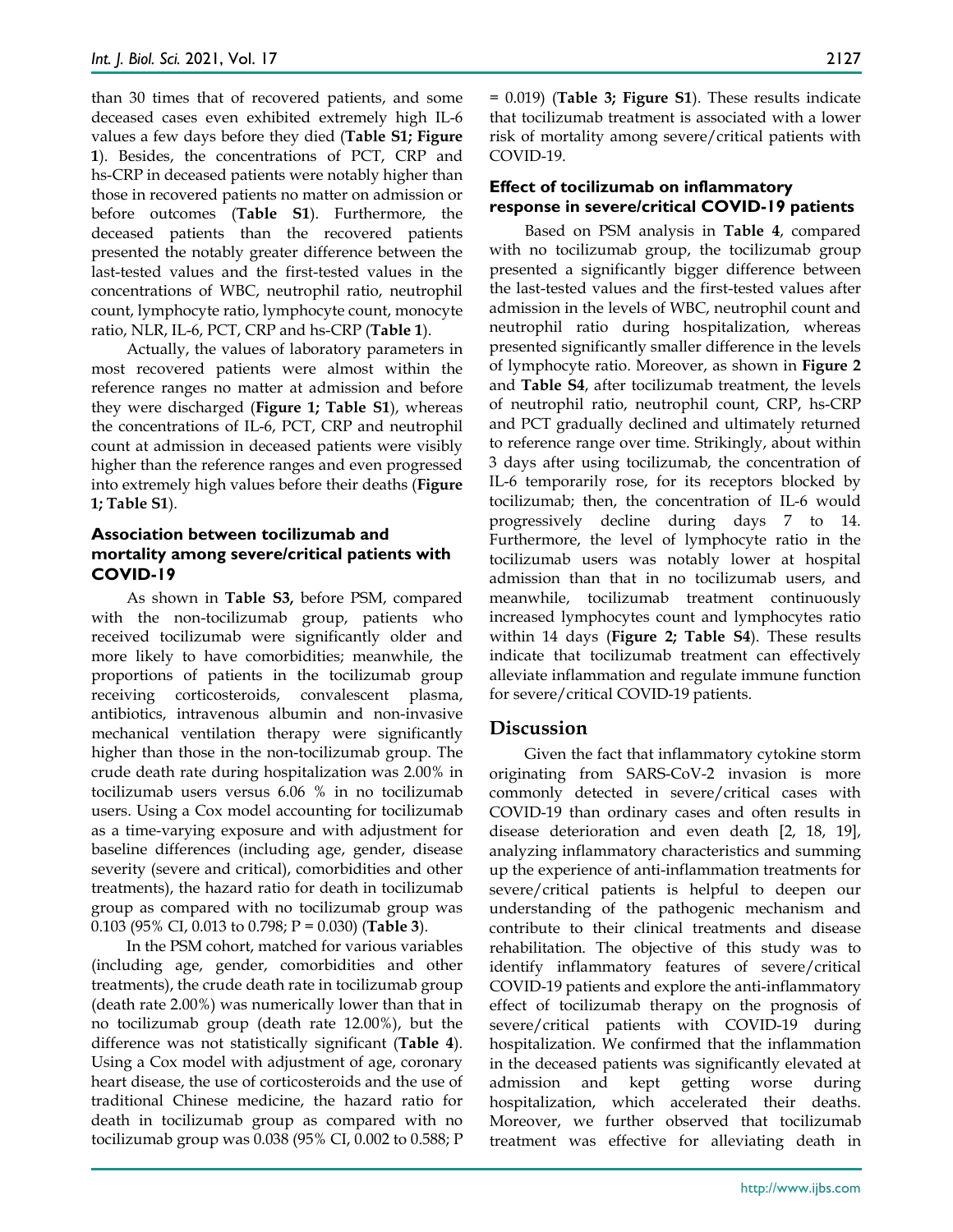severe/critical patients with COVID-19 across multivariate Cox proportional-hazards before and after PSM. Further exploration reveals that the protective benefits in severe/critical patients might attribute to tocilizumab alleviating inflammation and enhancing immune function, which may shed light on the therapeutic potential for severe/critical COVID-19 patients.

| <b>Table 1.</b> Characteristics of severe/critical patients with COVID-19. |  |
|----------------------------------------------------------------------------|--|
|----------------------------------------------------------------------------|--|

| Parameters                                               | Total (n=727)               | Deaths $(n=42)$             | Recovered patients (n=685)       | P value |
|----------------------------------------------------------|-----------------------------|-----------------------------|----------------------------------|---------|
| <b>Clinical Characteristics</b>                          |                             |                             |                                  |         |
|                                                          |                             |                             |                                  |         |
| Age, years                                               | 65.0 (56.0-72.0)            | 75.0 (64.7-81.2)            | 64.0 (56.0-72.0)                 | < 0.001 |
| Sex                                                      |                             |                             |                                  | 0.041   |
| Male                                                     | 391 (53.8%)                 | 29 (69.0%)                  | 362 (52.8%)                      |         |
| Female                                                   | 336 (46.2%)                 | 13 (31.0%)                  | 323 (47.2%)                      |         |
| Classification of disease severity at admission          |                             |                             |                                  | < 0.001 |
| Severe                                                   | 690 (94.9%)                 | 25 (59.5%)                  | 665 (97.1%)                      |         |
| Critical                                                 | 37 (5.1%)                   | 17 (40.5%)                  | 20 (2.9%)                        |         |
| <b>Smoker history</b>                                    | 52 (7.2%)                   | 4(9.5%)                     | 48 (7.0%)                        | 0.539   |
| Time from illness onset to hospital admission, days      | 28.0 (15.0-40.0)            | $12.0(9.5-21.5)$            | 29.0 (15.0-40.0)                 | < 0.001 |
| Time from hospital admission to death or discharge, days | $15.0 (8.0 - 22.0)$         | $10.0(6.0-16.2)$            | 15.0 (9.0-22.0)                  | < 0.001 |
| Time from illness onset to death or discharge, days      | 45.0 (34.0-57.0)            | $26.0(18.5-38.0)$           | 46.0 (35.0-57.0)                 | < 0.001 |
| Comorbidity                                              | 469 (64.5%)                 | 38 (90.5%)                  | 431 (62.9%)                      | 0.001   |
| Hypertension                                             | 319 (43.9%)                 | 20 (47.6%)                  | 299 (43.6%)                      | 0.615   |
|                                                          |                             |                             |                                  | 0.001   |
| Coronary heart disease                                   | 80 (11.0%)                  | 11(26.2%)                   | 69 (10.1%)                       |         |
| Diabetes                                                 | 146 (20.1%)                 | 14 (33.3%)                  | 132 (19.3%)                      | 0.027   |
| Other cardiovascular diseases                            | 82 (11.3%)                  | 11(26.2%)                   | 71 (10.4%)                       | 0.002   |
| COPD                                                     | 13 (1.8%)                   | 6(14.3%)                    | $7(1.0\%)$                       | < 0.001 |
| Other chronic lung illness                               | 35 (4.8%)                   | 4(9.5%)                     | 31 (4.5%)                        | 0.142   |
| Other diseases                                           | 105 (14.4%)                 | 12(28.6%)                   | 93 (13.6%)                       | 0.007   |
| <b>Treatments</b>                                        |                             |                             |                                  |         |
| Antibiotics                                              | 315 (43.3%)                 | 38 (90.5%)                  | 277 (40.4%)                      | < 0.001 |
| Antivirals                                               | 422 (58.0%)                 | 30 (71.4%)                  | 392 (57.2%)                      | 0.070   |
| Intravenous Albumin                                      | 133 (18.3%)                 | 31 (73.8%)                  | 102 (14.9%)                      | < 0.001 |
| Convalescent Plasma                                      | 81 (11.1%)                  | 14 (33.3%)                  | 67 (9.8%)                        | < 0.001 |
| Blood purification                                       | $6(0.8\%)$                  | 5(11.9%)                    | $1(0.1\%)$                       | < 0.001 |
| Tocilizumab                                              | 50 (6.9%)                   | $1(2.4\%)$                  | 49 (7.2%)                        | 0.351   |
| Corticosteroid                                           | 185 (25.4%)                 | 33 (75.6%)                  | 152 (22.2%)                      | < 0.001 |
| <b>Traditional Chinese medicine</b>                      | 629 (86.5%)                 | 20 (47.6%)                  | 609 (88.9%)                      | < 0.001 |
|                                                          |                             |                             |                                  |         |
| Hemodialysis                                             | 5(0.7%)                     | 4(9.5%)                     | $1(0.1\%)$                       | < 0.001 |
| Loop support                                             | $22(3.0\%)$                 | 19 (45.2%)                  | $3(0.4\%)$                       | < 0.001 |
| Nasal catheter oxygen                                    | 577 (79.4%)                 | 35 (83.3%)                  | 542 (79.1%)                      | 0.513   |
| High flow nasal cannula oxygen                           | 78 (10.7%)                  | 30 (71.4%)                  | 48 (7.0%)                        | < 0.001 |
| Non-invasive mechanical ventlilation                     | 54 (7.4%)                   | 31 (73.8%)                  | 23 (3.4%)                        | < 0.001 |
| Invasive mechanical ventlilation                         | 32 (4.4%)                   | 26 (61.9%)                  | $6(0.9\%)$                       | < 0.001 |
| Laboratory findings (reference range)                    |                             |                             |                                  |         |
| White blood cell count, × 10 <sup>9</sup> /L (3.5-9.5)   |                             |                             |                                  |         |
| Changes                                                  | $-0.10$ $(-1.70 - 1.20)$    | $6.55$ ( $-0.95 - 14.18$ )  | $-0.20$ $(-1.70 - 1.00)$         | < 0.001 |
| Neutrophil ratio, % (40-75)                              |                             |                             |                                  |         |
| Changes                                                  | $-4.40(-14.30-1.40)$        | $3.25(-0.35-14.90)$         | $-5.50$ $(-14.90 - 0.80)$        | < 0.001 |
| Lymphocyte ratio, % (20-50)                              |                             |                             |                                  |         |
| Changes                                                  | $4.00(-1.20-11.25)$         | $-2.75$ ( $-5.33 - 0.25$ )  | $5.00(-0.40-11.60)$              | < 0.001 |
| Monocyte ratio, % (3-10)                                 |                             |                             |                                  |         |
|                                                          |                             |                             |                                  |         |
| Changes                                                  | $0.20$ (-1.20-2.00)         | $-1.40$ $(-4.50 - (-0.08))$ | $0.30(-1.00-2.10)$               | < 0.001 |
| Neutrophil count, ×10 <sup>9</sup> /L (1.8-6.3)          |                             |                             |                                  |         |
| Changes                                                  | $-0.36$ $(-1.76 - 0.67)$    | $6.92$ ( $-0.60 - 14.34$ )  | $-0.41$ $(-1.77 - 0.48)$         | < 0.001 |
| Lymphocyte count, $\times$ 10 $^9$ /L (1.1-3.2)          |                             |                             |                                  |         |
| Changes                                                  | $0.25$ (-0.05-0.56)         | $-0.05$ $(-0.42 - 0.18)$    | $0.28$ (-0.03-0.61)              | < 0.001 |
| Monocyte count, ×10 <sup>9</sup> /L (0.1-0.6)            |                             |                             |                                  |         |
| Changes                                                  | $0.01 (-0.10 - 0.12)$       | $0.03$ (-0.17-0.18)         | $0.01$ ( $-0.09$ $-0.11$ )       | 0.896   |
| Neutrophil/Lymphocyte ratio                              |                             |                             |                                  |         |
| Changes                                                  | $-0.63$ $(-2.97 - 0.14)$    | 3.43 (-6.55-14.56)          | $-0.68$ $(-2.94 - 0.10)$         | 0.017   |
| Interleukin-6, pg/mL (<7)                                |                             |                             |                                  |         |
| Changes                                                  | $0.40$ (-2.86-6.63)         | 1743.90 (31.55-4471.50)     | $0.29$ (-3.03-4.96)              | 0.002   |
| Procalcitonin, ng/mL (0-0.05)                            |                             |                             |                                  |         |
| Changes                                                  | $-0.01$ $(-0.04 - 0.01)$    | $2.37(0.24 - 8.83)$         | $-0.01$ $(-0.05 - 0.00)$         | < 0.001 |
| C-reactive protein, mg/L (0-5)                           |                             |                             |                                  |         |
| Changes                                                  | $-2.46$ ( $-17.94 - 0.04$ ) | 29.54 (1.98-128.33)         | $-2.96$ ( $-21.37$ -( $-0.08$ )) | < 0.001 |
|                                                          |                             |                             |                                  |         |
| hs-CRP, mg/L (0-5)                                       |                             |                             |                                  |         |
| Changes (No. <0) a                                       | 276/423 (65.25%)            | 1/21(4.18%)                 | 275/402 (68.41%)                 | < 0.001 |

Data are median (IQR), or n (%), or n/N (%). Changes mean the difference between last-tested value and first-tested value after admission. P values were calculated by Mann-Whitney U test,  $\chi^2$  test, or Fisher's exact test, as appropriate. <0  $^\text{a}$  means that the value after the last-tested value minus the first-tested value is less than 0. IQR=interquartile range; hs-CRP=High sensitivity C-reactive protein; COPD=chronic obstructive pulmonary disease.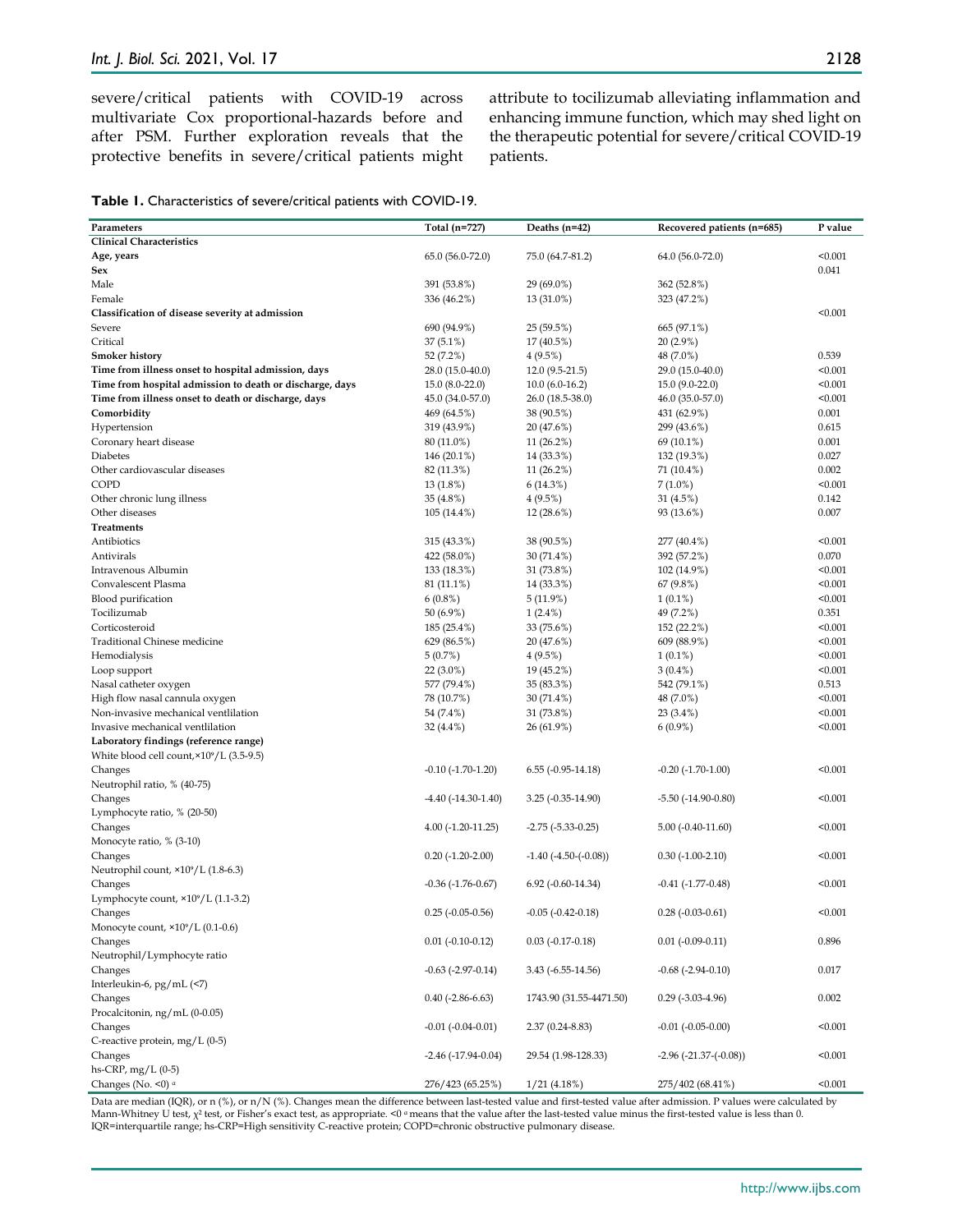| Parameters                                  | First test after admission (n=42) | Last test after admission (n=42) | P value |
|---------------------------------------------|-----------------------------------|----------------------------------|---------|
| White blood cell count, ×10 <sup>9</sup> /L | 8.60 (6.60-13.70)                 | 12.30 (7.43-21.38)               | 0.004   |
| Neutrophil ratio, %                         | 88.20 (78.00-92.50)               | 93.00 (88.15-95.68)              | 0.003   |
| Lymphocyte ratio, %                         | $6.30(4.20-10.80)$                | $3.65(2.65-7.53)$                | 0.009   |
| Monocyte ratio, %                           | $4.40(2.10-6.30)$                 | $2.05(1.20-4.18)$                | < 0.001 |
| Neutrophil count, ×10 <sup>9</sup> /L       | 7.53 (5.56-12.48)                 | 11.45 (6.67-19.85)               | 0.002   |
| Lymphocyte count, ×10 <sup>9</sup> /L       | $0.57(0.43 - 1.03)$               | $0.42(0.31-0.83)$                | 0.480   |
| Monocyte count, ×10 <sup>9</sup> /L         | $0.37(0.21-0.62)$                 | $0.31(0.13-0.53)$                | 0.579   |
| Neutrophil/Lymphocyte ratio                 | 13.21 (7.88-17.83)                | 16.05 (8.97-33.16)               | 0.306   |
| Interleukin-6, $pg/mL$                      | 83.73 (39.39-185.28)              | $1848.00(216.32-5000.00+a)$      | 0.028   |
| Procalcitonin, ng/mL                        | $0.28(0.12-0.81)$                 | $3.44(0.66 - 8.93)$              | 0.001   |
| C-reactive protein, mg/L                    | 72.75 (42.67-138.96)              | 112.53 (83.59-177.50)            | 0.003   |
| hs-CRP, $mg/L$ (No. of value $>5$ mg/L)     | $31/42(73.81\%)$                  | 25/42 (59.52%)                   | 0.040   |

Data are median (IQR), or n/N (%). P values were calculated by Mann-Whitney U test. + <sup>α</sup> means that the values exceeded the upper limit of detection. IQR=interquartile range; hs-CRP=High sensitivity C-reactive protein.



Figure 1. Levels of inflammation-related laboratory indicators measured before their deaths in deceased patients or before being discharged in recovered **patients.** A, interleukin-6; B, procalcitonin; C, C-reactive protein; D, neutrophil count; E, lymphocyte count. Value for each indicator of each patient was shown in black dots. For interleukin-6 (A), the values in some deceased individuals exceeded the upper limit of detection, expressed by the upper limit of 5000. Bar represents the median (IQR) of each group. Differences between the deceased and the discharged patients were compared by using Mann-Whitney U test. \*\*\**,* P<0.001.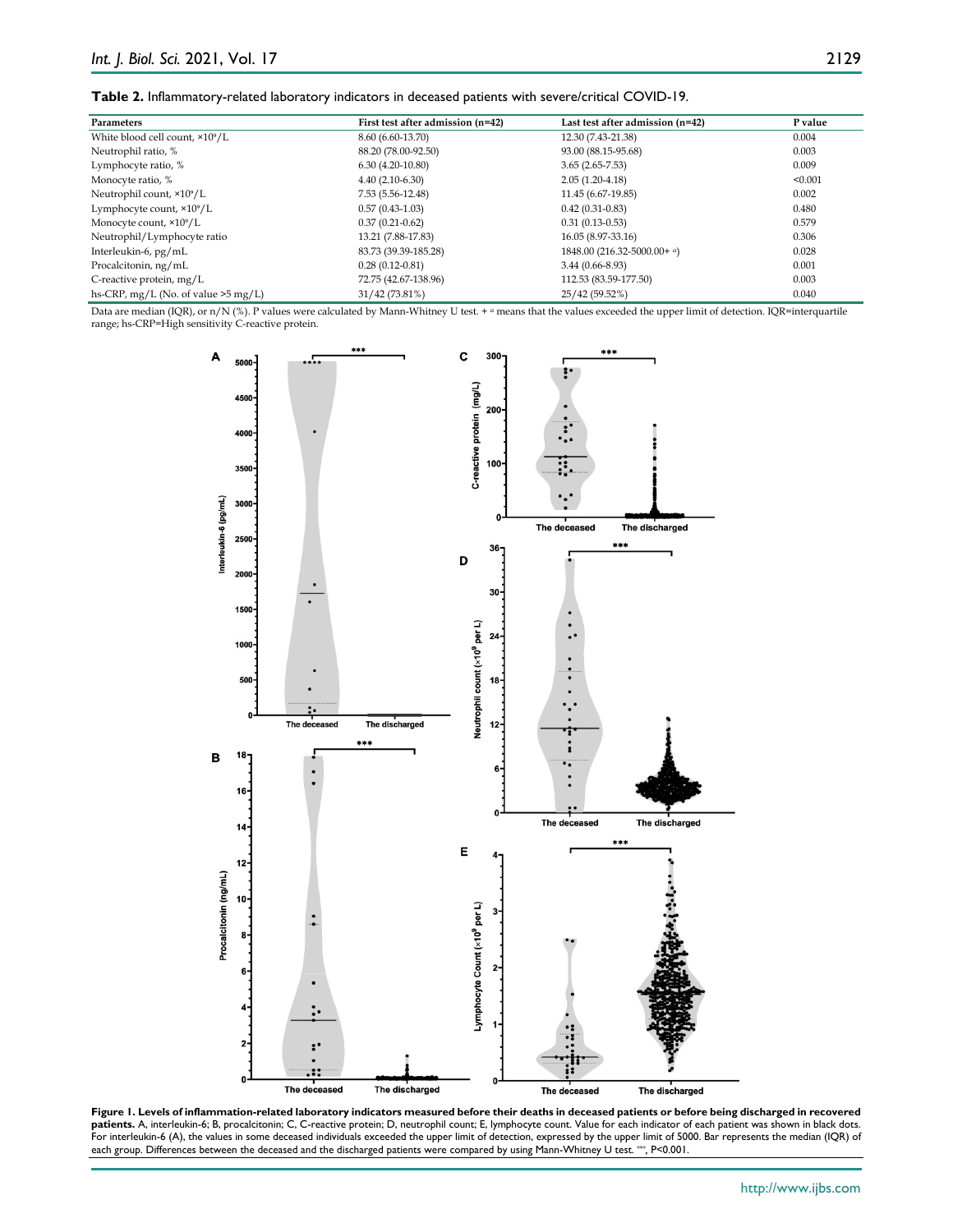**Table 3.** Hazard ratios for in-hospital mortality in tocilizumab group versus non-tocilizumab group.

|                    | Unmatched                             |           | Matched                               |           |
|--------------------|---------------------------------------|-----------|---------------------------------------|-----------|
|                    | <b>Cox Proportional Hazards Model</b> |           | <b>Cox Proportional Hazards Model</b> |           |
|                    | HR <sup>a</sup> (95% CI)              | P value a | HR <sup>b</sup> (95% CI)              | P value b |
| Tocilizumab versus | 0.103                                 | 0.030     | 0.038                                 | 0.019     |
| Non-tocilizumab    | $(0.013 - 0.798)$                     |           | $(0.002 - 0.588)$                     |           |

<sup>a</sup>HR and P value were calculated using Cox proportional hazards model with adjustment of age, gender, classification of disease severity, comorbiditis, antibiotics, convalescent plasma, corticosteroids, blood purification, hemodialysis and traditional Chinese medicine. bHR and P value were calculated using Cox proportional hazards

model with adjustment of age, coronary disease, corticosteroids and traditional Chinese medicine. HR = Hazard Ratio; CI = Confidence Intervals.

#### **Table 4.** Propensity score matching analysis on tocilizumab treatment group comparing with non-tocilizumab group.

|                                       |                              |                                | P                  |
|---------------------------------------|------------------------------|--------------------------------|--------------------|
| Parameters                            | Non-tocilizumab<br>$(n=50)$  | Tocilizumab<br>$(n=50)$        | value <sup>a</sup> |
| <b>Clinical outcomes</b>              |                              |                                |                    |
|                                       |                              |                                |                    |
| Mortality                             | $6(12.0\%)$                  | $1(2.0\%)$                     | 0.125              |
| Hospital length of stay, days         | 25.0 (11.7-33.7)             | 29.0 (19.5-40.0)               | 0.062              |
| Time from illness onset to            | 48.5 (36.7-59.2)             | $60.5(48.7-67.7)$              | 0.001              |
| outcome, days                         |                              |                                |                    |
| Laboratory findings                   |                              |                                |                    |
| White blood cell count, ×109/L        |                              |                                |                    |
| First test                            | $6.45(4.80-8.45)$            | 7.10 (5.05-9.40)               | 0.242              |
| Changes                               | $0.60$ (-1.50-2.75)          | $-1.50$ $(-3.08 - 0.28)$       | 0.002              |
| Neutrophil ratio, %                   |                              |                                |                    |
| First test                            | 68.05 (58.85-85.55)          | 73.00<br>$(67.50 - 84.60)$     | 0.059              |
| Changes                               | $-3.60$ $(-14.75 - 1.40)$    | $-15.95$                       | 0.002              |
|                                       |                              | $(-25.98 - (-7.13))$           |                    |
| Lymphocyte ratio, %                   |                              |                                |                    |
| First test                            | 19.55 (8.28-28.83)           | 15.00 (7.30-21.60)             | 0.019              |
| Changes                               | $5.10(-1.30-10.10)$          | 10.70 (5.25-20.05)             | 0.001              |
| Monocyte ratio, %                     |                              |                                |                    |
| First test                            | 7.70 (4.70-9.45)             | 7.10 (5.70-9.00)               | 0.845              |
| Changes                               | $0.10(-1.88-2.45)$           | $0.95$ ( $-0.73 - 4.13$ )      | 0.123              |
|                                       |                              |                                |                    |
| Neutrophil count, ×10 <sup>9</sup> /L |                              |                                | 0.069              |
| First test                            | $3.93(2.97-6.60)$            | $5.36(3.42 - 8.25)$<br>$-1.71$ |                    |
| Changes                               | $0.08(-1.66-2.20)$           | $(-3.74-(-0.40))$              | 0.003              |
|                                       |                              |                                |                    |
| Lymphocyte count, ×10 <sup>9</sup> /L |                              |                                |                    |
| First test                            | $1.10(0.63-1.55)$            | $0.98(0.59-1.38)$              | 0.348              |
| Changes                               | $0.43(0.14-0.90)$            | $0.41(0.10-0.90)$              | 0.480              |
| Monocyte count, ×10 <sup>9</sup> /L   |                              |                                |                    |
| First test                            | $0.45(0.34-0.59)$            | $0.50(0.35-0.66)$              | 0.161              |
| Changes                               | $0.07 (-0.02 - 0.24)$        | $-0.04$ $(-0.13 - 0.12)$       | 0.018              |
| Neutrophil:Lymphocyte ratio           |                              |                                |                    |
| First test                            | $3.31(2.05-10.65)$           | 5.21 (3.10-13.28)              | 0.216              |
| Changes                               | $-0.63$ $(-6.50 - 0.18)$     | $-2.32$                        | 0.256              |
|                                       |                              | $(-9.42 - (-0.71))$            |                    |
| IL-6, pg/mL                           |                              |                                |                    |
| First test                            | 4.49 (2.16-13.45)            | 21.38                          | 0.009              |
|                                       |                              | $(10.26 - 58.26)$              |                    |
| Changes                               | $-0.80$ $(-5.32 - 0.64)$     | 20.06                          | 0.161              |
|                                       |                              | $(-24.37 - 64.03)$             |                    |
| Procalcitonin, ng/mL                  |                              |                                |                    |
| First test                            | $0.08(0.04-0.14)$            | $0.08(0.05-0.15)$              | 0.351              |
| Changes                               | $-0.01$ $(-0.05-0.03)$       | $-0.04$                        | 0.157              |
|                                       |                              | $(-0.10 - (-0.01))$            |                    |
| C-reactive protein, mg/L              |                              |                                |                    |
| First test                            | 14.53 (1.73-66.63)           | 28.13 (6.39-87.05)             | 0.516              |
| Changes                               | $-9.50$ $(-66.95 - (-0.81))$ | $-26.10$                       | 0.525              |
|                                       |                              | $(-85.09 - (-3.91))$           |                    |
| hs-CRP, mg/L                          |                              |                                |                    |
| First test                            | $10.00+$ $(1.73-10.00+)$     | $10.00+$                       | 0.031              |
|                                       |                              | $(6.39-10.00+b)$               |                    |
| Changes                               | $-1.93$ $(-7.08 - 0.00)$     | $-7.22$                        | 0.112              |
|                                       |                              | $(-9.49 - (-0.57))$            |                    |

Data are n (%) or median (IQR). First test means first-tested value after admission and changes mean the difference between last-tested value and first-tested value after admission. <sup>a</sup> P values were compared by McNemar test, Wilcoxon signed ranks test or Fisher's exact test,  $\frac{b}{r}$  + means that the values exceeded the upper limit of detection.

Although there have been accumulating reports describing the inflammation in patients with COVID-19 recently, our study is the first one to analyze in detail the association between clinical outcomes and the baseline levels at admission or the changes of inflammatory levels during hospitalization in severe/critical COVID-19 patients. Circulating CRP, IL-6, PCT and neutrophil counts were inflammation biomarkers that represent the overall status of inflammation [20, 21]. The laboratory data in this study, no matter from the first tests or the last tests after admission, strongly confirmed that the levels of inflammation-related indicators (including IL-6, PCT, CRP, hs-CRP, neutrophil ratio and neutrophil count) in deceased patients with severe/critical COVID-19 were remarkably higher than that in recovered patients and positively correlated with the incidence of mortality. More strikingly, the inflammation in deceased patients was steadily aggravated during hospitalization and even presented extremely high concentrations of IL-6, PCT, CRP and neutrophil count that resembles cytokine storm a few days before they died. Similarly, the deceased patients also often presented lymphocytopenia at admission, indicating a tremendous amount of immune cells consumed and the immune function weaken consistently [21, 22], and had undergone a continuous decline until death. Overall, these data, together with previous studies, indicate that excessive and steadily aggravating inflammation or lymphocytopenia will be critical to lead to deleterious clinical manifestations after SARS-CoV-2 infections [2] and monitoring the changes of the inflammation-related indicators can be vital to judging the improvement or deterioration of the disease. On the other hand, timely and effective anti-inflammation intervention may be conducive to arrest the aggravation of the illness and reduce the mortality of severe/critical COVID-19 patients.

Subsequently, this study explored the correlation between anti-inflammation treatments and the risk of death in severe/critical patients with COVID-19. As we all know, IL-6 is one of the crucial proinflammatory cytokines [23], and besides our findings consistent with prior literature supported that the excessive release of IL-6 could be a hallmark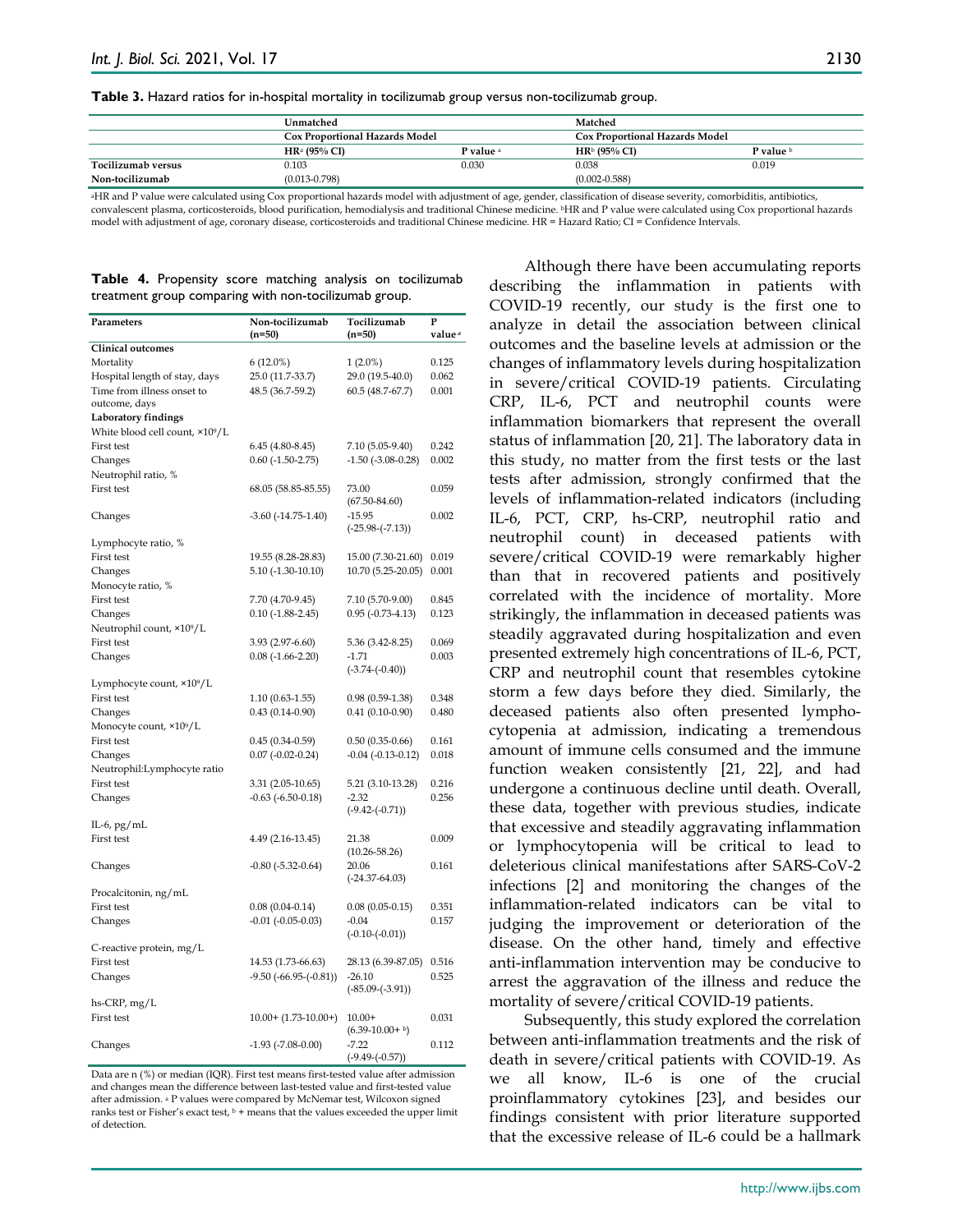and important driving force of cytokine storm which in turn would result in the poor prognosis of COVID-19 patients [6, 24]. Tocilizumab, an IL-6 monoclonal antibody, in view of the anti-inflammatory effect, might be an effective treatment in COVID-19 patients [12, 25]. Actually, Luo, et al. recommended that the repeated dose of the tocilizumab would be helpful for critically ill patients with elevated IL-6 [26]. However, a recent study that included moderate and severe patients reported that patients treated with tocilizumab might have a lower risk of noninvasive ventilation, mechanical ventilation, or death by day 14, but did not present a difference on day 28 mortality [14]. Kow et al. confirmed that the administration of tocilizumab did not obtain significant mortality benefits although their meta-analysis approved the use of tocilizumab reducing the likelihood of progression to mechanical ventilation and/or all-cause mortality among COVID-19 patients [27]; similarly, another randomized trial showed tocilizumab unfruitful in preventing death in moderately ill COVID-19 patients. It is worth noting that most previous studies included not only severe patients but also moderately ill patients, and the randomized trial [15] also only enrolled moderate patients. All these lines of evidence imply that the clinical stages of the disease might impact the effectiveness of tocilizumab treatment in COVID-19 patients. Differently, in our study, both severe and critical patients with COVID-19 were included and all patients had a definite outcome (recovery or death). Our results showed that tocilizumab treatment was associated with a lower risk of mortality, whereas were not effective for shortening time on the length of hospital stay or the time from illness onset to outcomes. In fact, consistent with our study, a meta-analysis [28] which included 38 studies reported that tocilizumab treatment is associated with a reduction of mortality from COVID-19, although tocilizumab treatment did not alter the severity of COVID-19 and the length of hospital stay. Similarly, a systematic review and meta-analysis on critically ill COVID-19 patients [16] showed tocilizumab to be efficacious in reducing mortality; moreover, another systemic review and meta-analysis also confirmed the effectiveness of tocilizumab treatment in reducing the risk of admission to ICU, use of ventilation and mortality [29]. Besides, a study in Italy demonstrated that tocilizumab could increase survival and favorable clinical course if used relatively early during COVID-19 with severe respiratory syndrome [30]. Thus, in combination with previous studies, we approved that tocilizumab may show potential effectiveness to treat severe/critical COVID-19

patients, and meanwhile the choice of the population (severe or critical) and time window for the use of tocilizumab in the future does matter.

Furthermore, we explored the possible mechanisms of tocilizumab in declining the risk of mortality in severe/critical COVID-19 patients. Considering tocilizumab preventing IL-6 itself from binding to its receptor and alleviating the inflammatory responses [1], we explored the changes of inflammatory hallmarks in tocilizumab users with severe/critical COVID-19. In subjects with PSM matched baseline differences, the dynamic trajectories of IL-6, PCT, CRP, hs-CRP and neutrophil count showed a downward trend and reached the lowest levels within 14 days after tocilizumab treatment. Additionally, tocilizumab users could always present a relatively lower level of inflammatory response after tocilizumab therapy than no tocilizumab users within 14 days. Furthermore, considering other (overlapping) mechanisms which tocilizumab could perform in SARS-CoV-2 infection: immune function regulation, we investigated the effects of tocilizumab on immunological factors and found that using tocilizumab enhanced immune function of COVID-19 patients during hospitalization by progressively increasing lymphocytes count and lymphocytes ratio within 14 days. Therefore, this retrospective cohort study pointed out that tocilizumab treatment could significantly mitigate the excessive inflammation of severe/critical COVID-19 patients, which could support the presence of similar mechanisms in treating COVID-19 with tocilizumab, as reported in earlier research [10].

Our results should be cautiously interpreted due to several limitations. First, due to the observational study design, although we performed multivariable Cox regression and PSM analysis to carefully adjust the potential confounders, the unmeasured confounding factors cannot be excluded. Second, the sample sizes of deceased patients and patients who used tocilizumab during hospitalization were both relatively small. Finally, because our data are from real-world clinical data, it is difficult to rule out information bias caused by missing and inaccurate data.

# **Conclusions**

In summary, this study systematically described the characteristic and progression of the inflammatory response in patients with severe/critical COVID-19, approving that excessive and further aggravating inflammation could trigger disease deterioration and death. We then confirmed that tocilizumab therapy was effective for diminishing death in severe/critical patients with COVID-19; furthermore, repressing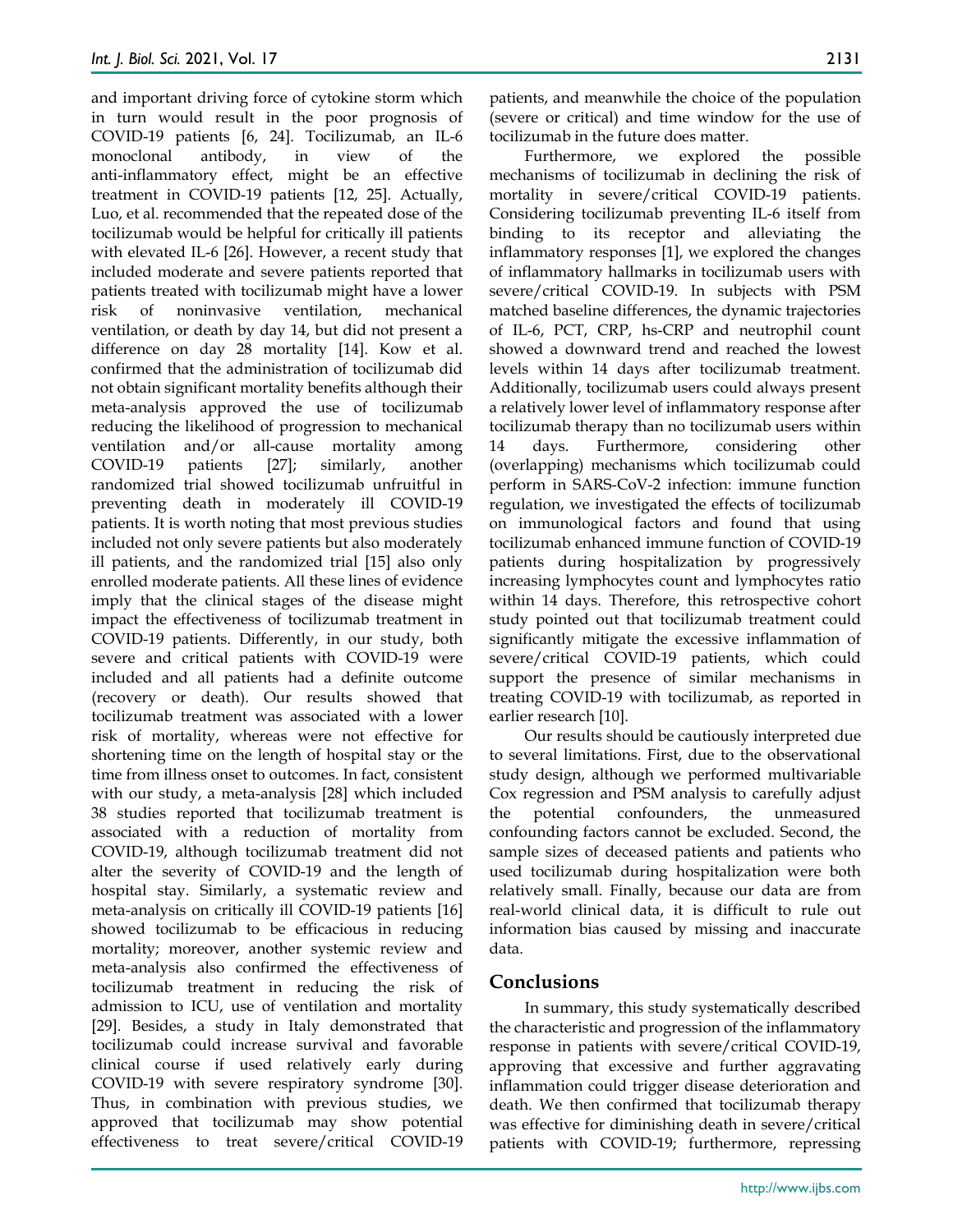excessive inflammation and enhancing immune function would underlie tocilizumab-associated improved prognosis of severe/critical COVID-19. Our preliminary results, which provide an important clue to the choice of the population (severe or critical) and stratified use of tocilizumab in treating COVID-19, need to be validated by well-designed randomized clinical trials.



**Figure 2. Effect of tocilizumab treatment within 14 days on various inflammation factors in patients hospitalized with severe/critical COVID-19.** Figure<br>shows temporal changes since tocilizumab treatment in interleukin-6 neutrophil count (F), lymphocyte ratio (G) and lymphocyte count (H). Differences between the tocilizumab group versus the non-tocilizumab group were significant for all time points shown, except for day 0 after tocilizumab treatment for procalcitonin, CRP, neutrophil ratio, neutrophil count, lymphocyte ratio and lymphocyte count, and day 14 after tocilizumab treatment for procalcitonin. The statistical difference between the tocilizumab group and the non-tocilizumab group were compared by using Wilcoxon signed ranks test.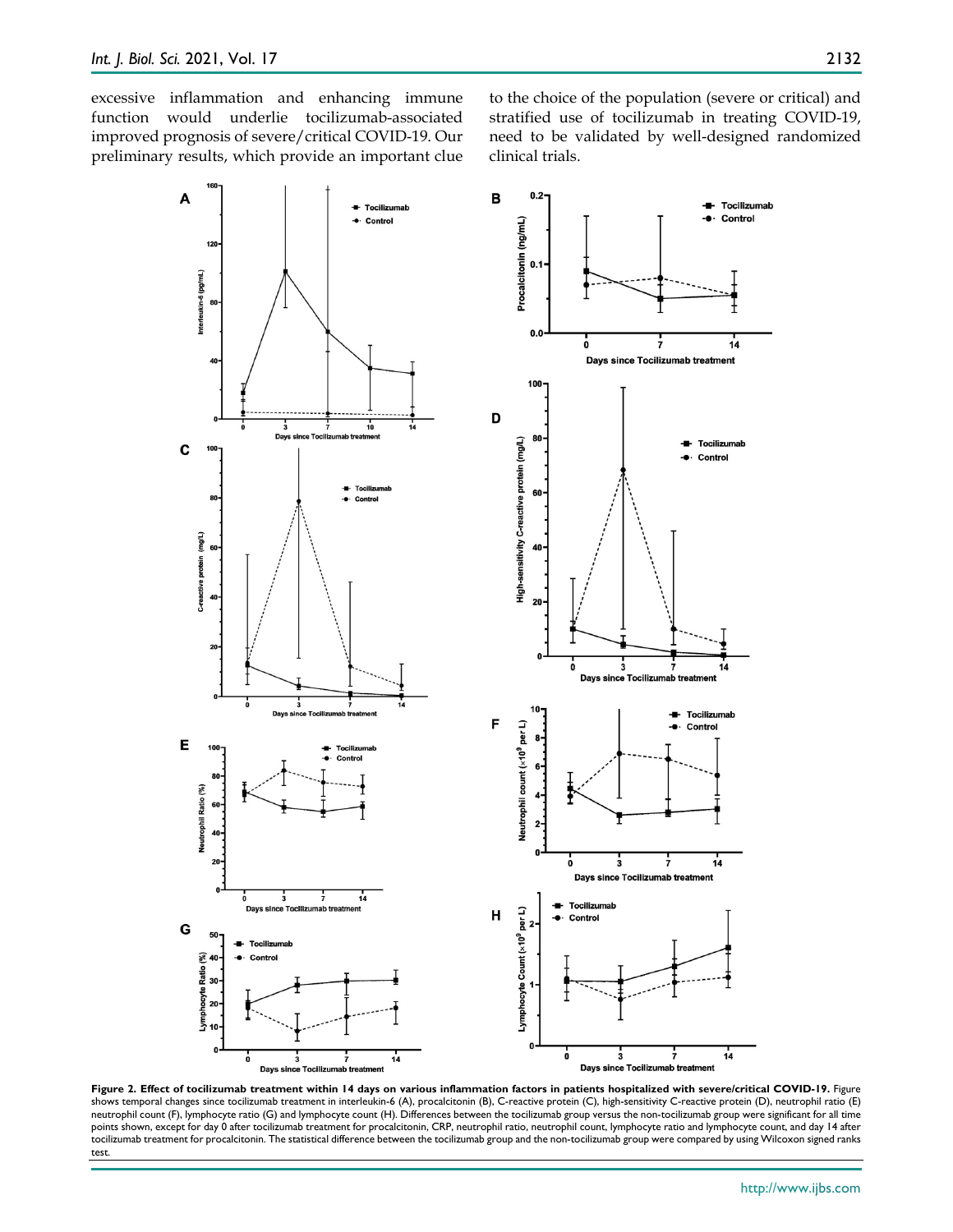## **Abbreviations**

ARDS: acute respiratory distress syndrome; CI: confidence interval; COPD: chronic obstructive pulmonary disease; COVID-19: Coronavirus Disease-19; CRP: C-reactive protein; CVD: cardiovascular disease; HR: hazard ratio; hs-CRP: hypersensitive C-reactive protein; ICU: intensive care unit; IL-6: interleukin-6; IMV: invasive mechanical ventilation support; IQR: interquartile range; NLR: neutrophil-tolymphocyte ratio; PCT: procalcitonin; PSM: propensity score matching; SARS-CoV-2: severe acute respiratory syndrome coronavirus-2; RR: respiratory rate; WBC: white blood cell counts.

## **Supplementary Material**

Supplementary figures and tables. http://www.ijbs.com/v17p2124s1.pdf

### **Acknowledgements**

#### **Financial support**

This present study was supported by a Outstanding Youth Science Foundation of Chongqing (Grant Number: cstc2020jcyjjqX0014), and a joint grant from the Science/Technology Commission of Chongqing and National Health Commission of Chongqing, China (Grant Number: 2020FYYX115).

#### **Author contributions**

YF Li led the study by designing, conducting, interpreting results, and writing the manuscript. Q Hu performed study design, statistical analysis and manuscript writing, and participated in the data collection and results interpretation. Y Xu and Y Xiang participated in data collection and statistical analysis of the data. B Wang, ZQ Yuan, YF Shan, WJ Zhang, N Wu, TT Xia, CY Li, WJ Xie and XY Jia performed data collection. Y Xu and B Wang abstracted and checked all data. ZB Yu and L Bai provided valuable data support and conceptual advice. All authors contributed to the final paper.

## **Competing Interests**

The authors have declared that no competing interest exists.

#### **References**

- [1] Zhang W, Zhao Y, Zhang F, Wang Q, Li T, Liu Z, et al. The use of anti-inflammatory drugs in the treatment of people with severe coronavirus disease 2019 (COVID-19): The Perspectives of clinical immunologists from China. Clin Immunol. 2020; 214: 108393.
- [2] Channappanavar R, Perlman S. Pathogenic human coronavirus infections: causes and consequences of cytokine storm and immunopathology. Semin Immunopathol. 2017; 39(5): 529-39.
- [3] Wu C, Chen X, Cai Y, Xia J, Zhou X, Xu S, et al. Risk Factors Associated With Acute Respiratory Distress Syndrome and Death in Patients With Coronavirus Disease 2019 Pneumonia in Wuhan, China. Jama Intern Med. 2020; 180(7): 934-43.
- [4] Chen N, Zhou M, Dong X, Qu J, Gong F, Han Y, et al. Epidemiological and clinical characteristics of 99 cases of 2019 novel coronavirus pneumonia in Wuhan, China: a descriptive study. Lancet. 2020; 395(10223): 507-13.
- [5] Xu X, Han M, Li T, Sun W, Wang D, Fu B, et al. Effective treatment of severe COVID-19 patients with tocilizumab. Proc Natl Acad Sci U S A. 2020; 117(20): 10970-5.
- [6] Zhou F, Yu T, Du R, Fan G, Liu Y, Liu Z, et al. Clinical course and risk factors for mortality of adult inpatients with COVID-19 in Wuhan, China: a retrospective cohort study. The Lancet. 2020; 395(10229): 1054-62.
- [7] Wolf J, Rose-John S, Garbers C. Interleukin-6 and its receptors: a highly regulated and dynamic system. Cytokine. 2014; 70(1): 11-20.
- [8] Kaly L, Rosner I. Tocilizumab a novel therapy for non-organ-specific autoimmune diseases. Best Pract Res Clin Rheumatol. 2012; 26(1): 157-65.
- [9] Zhang C, Wu Z, Li J, Zhao H, Wang G. The cytokine release syndrome (CRS) of severe COVID-19 and Interleukin-6 receptor (IL-6R) antagonist Tocilizumab may be the key to reduce the mortality. Int J Antimicrob Ag. 2020; 55(5): 105954.
- [10] Toniati P, Piva S, Cattalini M, Garrafa E, Regola F, Castelli F, et al. Tocilizumab for the treatment of severe COVID-19 pneumonia with hyperinflammatory syndrome and acute respiratory failure: A single center study of 100 patients in Brescia, Italy. Autoimmun Rev. 2020; 19(7): 102568.
- [11] Potere N, Di Nisio M, Cibelli D, Scurti R, Frattari A, Porreca E, et al. Interleukin-6 receptor blockade with subcutaneous tocilizumab in severe COVID-19 pneumonia and hyperinflammation: a case-control study. Ann Rheum Dis. 2021; 80(2): 1-2.
- [12] Eimer J, Vesterbacka J, Svensson AK, Stojanovic B, Wagrell C, Sonnerborg A, et al. Tocilizumab shortens time on mechanical ventilation and length of hospital stay in patients with severe COVID-19: a retrospective cohort study. J Intern Med. 2021; 289(3): 434-6.
- [13] Colaneri M, Bogliolo L, Valsecchi P, Sacchi P, Zuccaro V, Brandolino F, et al. Tocilizumab for Treatment of Severe COVID-19 Patients: Preliminary Results from SMAtteo COvid19 REgistry (SMACORE). Microorganisms. 2020; 8(5): 695.
- [14] Hermine O, Mariette X, Tharaux PL, Resche-Rigon M, Porcher R, Ravaud P. Effect of Tocilizumab vs Usual Care in Adults Hospitalized With COVID-19 and Moderate or Severe Pneumonia: A Randomized Clinical Trial. Jama Intern Med. 2021; 181(1): 32-40.
- [15] Stone JH, Frigault MJ, Serling-Boyd NJ, Fernandes AD, Harvey L, Foulkes AS, et al. Efficacy of Tocilizumab in Patients Hospitalized with Covid-19. N Engl J Med. 2020; 383(24): 2333-44.
- [16] Kotak S, Khatri M, Malik M, Malik M, Hassan W, Amjad A, et al. Use of Tocilizumab in COVID-19: A Systematic Review and Meta-Analysis of Current Evidence. Cureus. 2020; 12(10): e10869.
- [17] [Internet] the National Health Commission of China, Diagnosis and Treatment Protocol for Novel Coronavirus Infection-Induced Pneumonia (Version 7). http://www.nhc.gov.cn/xcs/zhengcwj/ 202003/46c9294a7dfe4cef80dc7f5912eb1989.shtml.
- [18] Chousterman BG, Swirski FK, Weber GF. Cytokine storm and sepsis disease pathogenesis. Semin Immunopathol. 2017; 39(5): 517-28.
- [19] Chen X, Zhao B, Qu Y, Chen Y, Xiong J, Feng Y, et al. Detectable Serum Severe Acute Respiratory Syndrome Coronavirus 2 Viral Load (RNAemia) Is Closely Correlated With Drastically Elevated Interleukin 6 Level in Critically Ill Patients With Coronavirus Disease 2019. Clin Infect Dis. 2020; 71(8): 1937-42.
- [20] Vasileva D, Badawi A. C-reactive protein as a biomarker of severe H1N1 influenza. Inflamm Res. 2019; 68(1): 39-46.
- [21] Wang D, Hu B, Hu C, Zhu F, Liu X, Zhang J, et al. Clinical Characteristics of 138 Hospitalized Patients With 2019 Novel Coronavirus-Infected Pneumonia in Wuhan, China. JAMA. 2020; 323(11): 1061-9.
- [22] Xu Z, Shi L, Wang Y, Zhang J, Huang L, Zhang C, et al. Pathological findings of COVID-19 associated with acute respiratory distress syndrome. Lancet Respir Med. 2020; 8(4): 420-2.
- [23] Tanaka T, Narazaki M, Kishimoto T. IL-6 in inflammation, immunity, and disease. Cold Spring Harb Perspect Biol. 2014; 6(10): a16295.
- [24] Mehta P, McAuley DF, Brown M, Sanchez E, Tattersall RS, Manson JJ. COVID-19: consider cytokine storm syndromes and immunosuppression. Lancet. 2020; 395(10229): 1033-4.
- [25] Martinez-Sanz J, Muriel A, Ron R, Herrera S, Perez-Molina JA, Moreno S, et al. Effects of tocilizumab on mortality in hospitalized patients with COVID-19: a multicentre cohort study. Clin Microbiol Infect. 2021; 27(2): 238-43.
- [26] Luo P, Liu Y, Qiu L, Liu X, Liu D, Li J. Tocilizumab treatment in COVID-19: A single center experience. J Med Virol. 2020; 92(7): 814-8.
- [27] Kow CS, Hasan SS. The effect of tocilizumab on mortality in hospitalized patients with COVID-19: a meta-analysis of randomized controlled